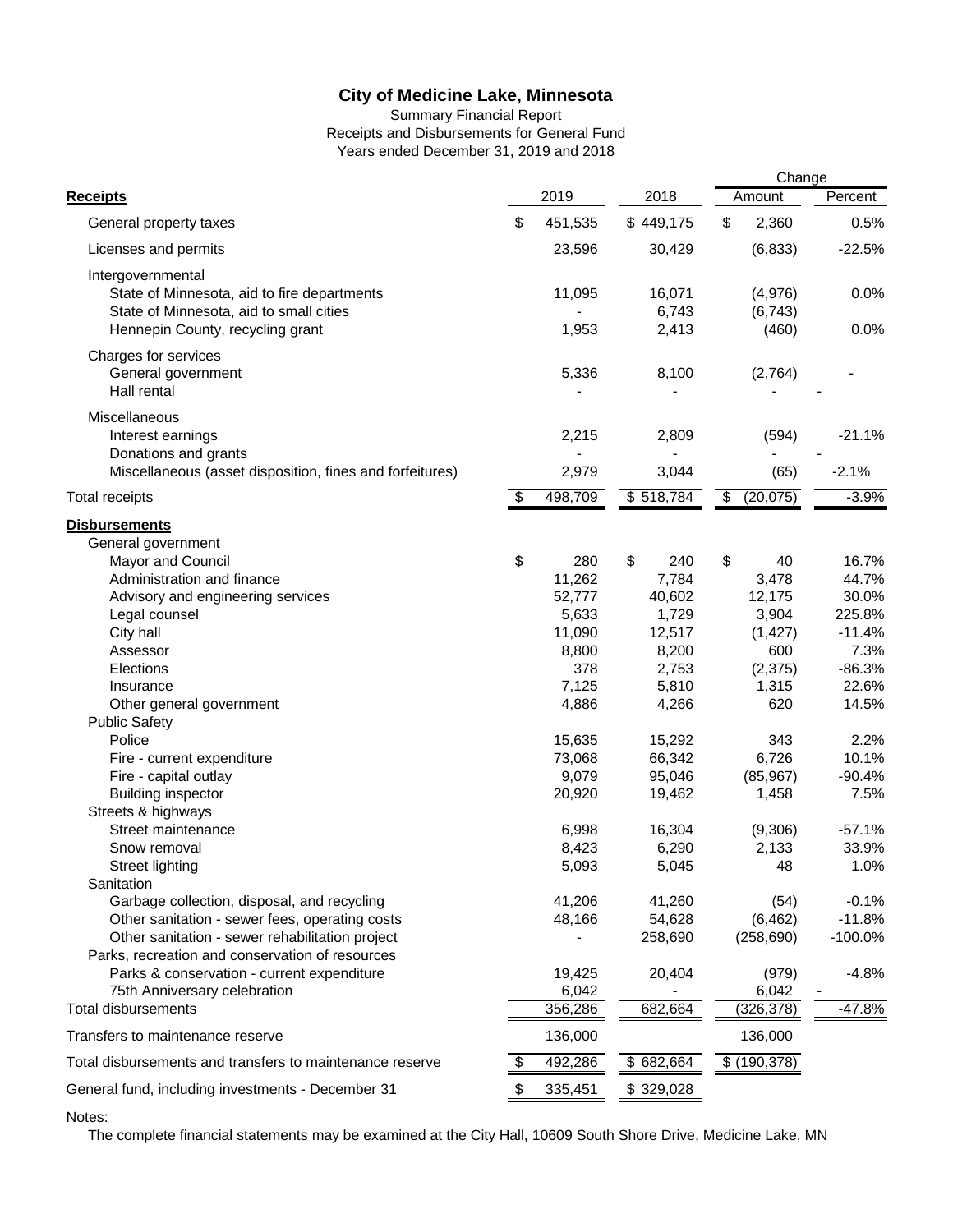Schedule of Payments Issued: Summary by Payee For the year ended December 31, 2019

| Mayor, council and officers |       | Materials, supplies and services, continued |             |
|-----------------------------|-------|---------------------------------------------|-------------|
| Garberg, Jack               | 120   | <b>Rapit Printing</b>                       | \$<br>1.781 |
| Halvorsen, Richard          | 3,050 | Sambatek                                    | 1.851       |
| Johnson, Steve              | 150   | Seamans, Tiffany                            | 800         |
| Kile, Craig                 | 480   | Short Elliott Hendrickson, Inc.             | 3.495       |
| Klar, Chris                 | 3.600 | <b>Target Solutions Learning LLC</b>        | 2.320       |
| Pauly, Nancy                | 480   | W.S. Darley & Co.                           | 4.343       |
| Shaffer, Constance S.       | 40    | <b>Xtreme Climbing Tree Service</b>         | 1.216       |
| Tomczik, Ronald             | 120   | All others less than \$500 annually         | 7.611       |

# **Materials, supplies and services**

| allstream                             | 1,315  |
|---------------------------------------|--------|
| Aspen Mills                           | 1,105  |
| Bachmans Inc.                         | 2,989  |
| Canada Goose Management               | 1,248  |
| CenterPoint Energy                    | 3,194  |
| Ceres Environmental Services, Inc.    | 1,040  |
| <b>Chestnut Cambronne PA</b>          | 5,633  |
| Emergency Apparatus Maintenance, Inc. | 10,200 |
| <b>Emergency Response Solutions</b>   | 7,686  |
| Garberg, Jack                         | 1,659  |
| GoodPoint Technology                  | 2,950  |
| Gopher State Sealcoat, Inc.           | 3,900  |
| Halvorsen, Richard                    | 2,187  |
| Henn. Co. Info. Tech Dept.            | 8,106  |
| Hennepin County Assessor              | 8,800  |
| Hennepin County Sheriff               | 15,635 |
| Hoisington                            | 46,476 |
| K.L.A.R.S. Inc.                       | 20,173 |
| Metro West Inspection Services, Inc.  | 15,878 |
| Metro, Council Environmental Services | 30,303 |
| Meyer, Joyce                          | 1,613  |
| MN Dept. Of Labor and Industry        | 2,847  |
| <b>Neutgens Companies</b>             | 6,225  |
| Northern States Power Company         | 6,878  |
| <b>Omann Contracting</b>              | 830    |
| Plymouth, City of                     | 18,347 |
| Randy's Environmental Services        | 40,444 |

#### **Capital outlay**

| Canada Goose Management            | 1.248 | <b>Emergency Response Solutions</b> | 5,387 |
|------------------------------------|-------|-------------------------------------|-------|
| CenterPoint Energy                 | 3.194 | W.S. Darley & Co.                   | 1.588 |
| Ceres Environmental Services. Inc. | 1.040 | Atlas Outfitters                    | 2.104 |
| .                                  | - --- |                                     |       |

#### **Other expenditures and special project**

| 8.106  | Bassett Creek Water Mgt. Commission             | 3.846   |
|--------|-------------------------------------------------|---------|
| 8.800  | League of MN Cities Ins. Trust                  | 7.125   |
| 15.635 | M.L.F.F.R.A. Special Fund (firefighter pension) | 31.095  |
| 46.476 | 75th Anniversary celebration, gross spending    | 8.424   |
| 20.173 | 75th Anniversary celebration, contributions     | (2,400) |
|        |                                                 |         |

**Total \$ 356,286**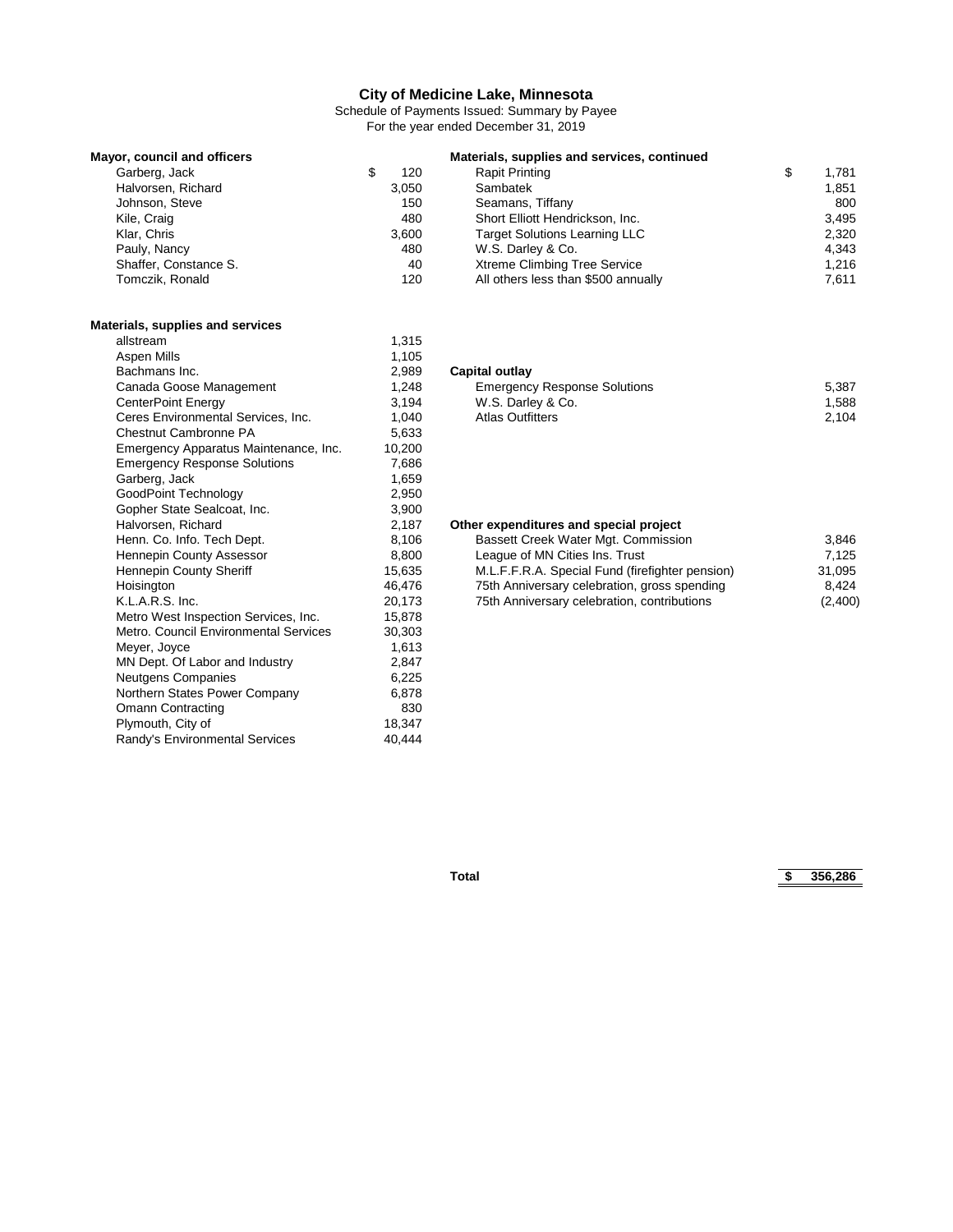#### General and Maintenance Reserve Funds Statement of Cash Receipts, Disbursements, Balances, and Investments For the year ended December 31, 2019

|                                         | General       |     | Maintenance    | Total         |
|-----------------------------------------|---------------|-----|----------------|---------------|
| Clerk's balance at January 1, 2019      | \$<br>220,076 | \$  | $\blacksquare$ | \$<br>220,076 |
| Receipts                                | 496,563       |     |                | 496,563       |
| Sale of investments                     |               |     |                |               |
| <b>Disbursements</b>                    | 356,286       |     |                | 356,286       |
| Transfers In                            |               |     | 136,000        | 136,000       |
| <b>Transfers Out</b>                    | 136,000       |     |                | 136,000       |
| Purchase of investments                 | ٠             |     |                |               |
| Clerk's balance at December 31, 2019    | 224,353       | \$. | 136,000        | \$<br>360,353 |
| Investment balance at December 31, 2019 | \$<br>111,098 |     |                |               |

#### Notes:

The city employs a General fund and a Maintenance Reserve fund

The Maintenance Reserve was established and funded in 2019 for future road and sewer renovations Sale of investments, if any, represents transfers from money market account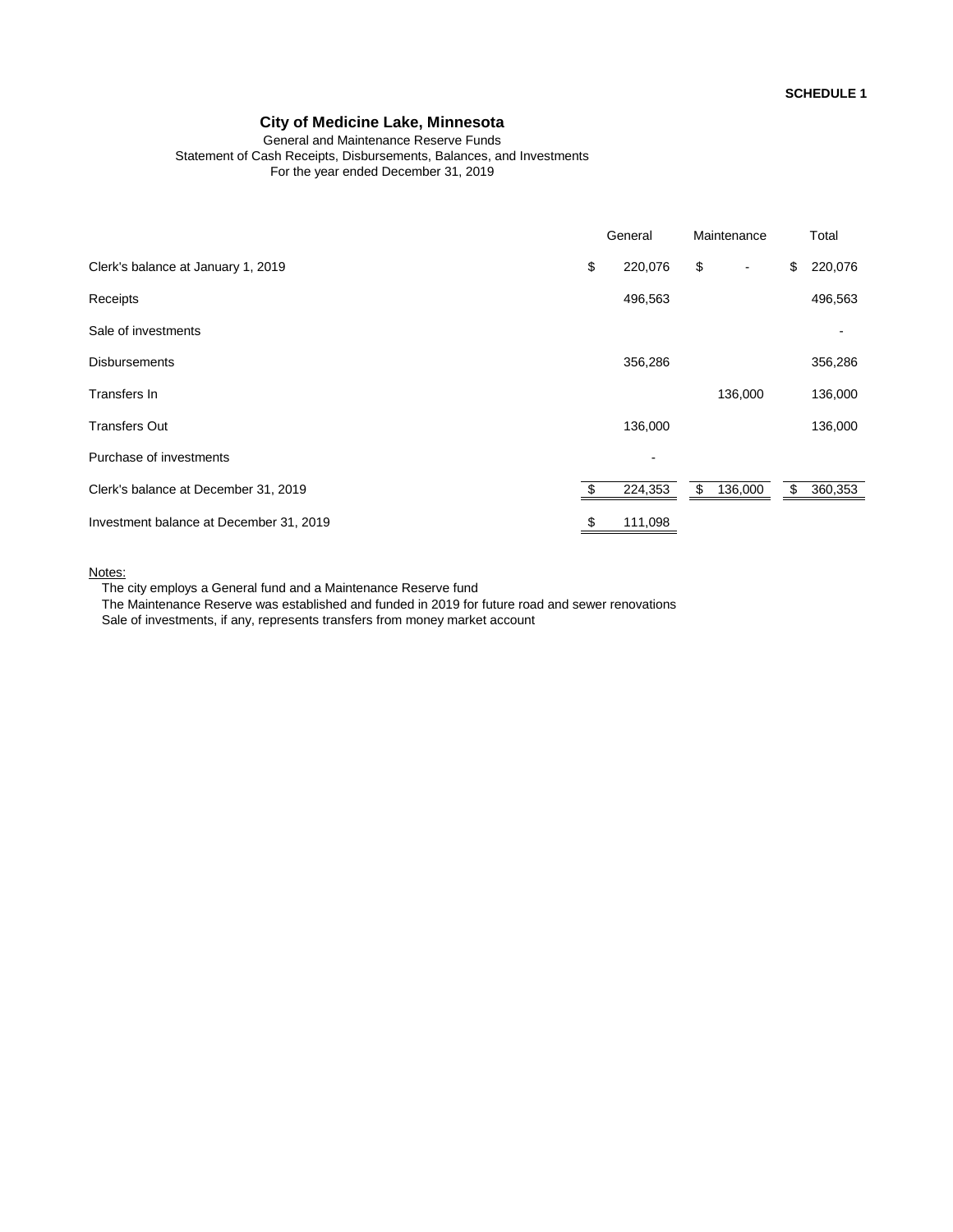General Fund Statement of Cash Receipts For the year ended December 31, 2019

#### **Receipts**

| Taxes                                                  |                |               |
|--------------------------------------------------------|----------------|---------------|
| General property tax                                   |                |               |
| Current, delinguent, penalties and interest            | -\$<br>451,535 | \$<br>451,535 |
| Licenses and permits                                   |                |               |
| <b>Building permits</b>                                | 12,786         |               |
| Other (liquor and rental license)                      | 10,810         |               |
| Total licenses and permits                             |                | 23,596        |
| Intergovernmental                                      |                |               |
| State Aid to fire departments                          | 11,095         |               |
| <b>State Small Cities Assistance</b>                   |                |               |
| Hennepin County recycling grant                        | 1,953          |               |
| Total intergovernmental                                |                | 13,048        |
| Charges for services                                   |                |               |
| General government (resident services and filing fees) | 5,336          |               |
| Total charges for services                             |                | 5,336         |
| Miscellaneous                                          |                |               |
| Interest earnings                                      | 2,215          |               |
| Donations and grants                                   |                |               |
| Fines and forfeitures                                  | 162            |               |
| All other                                              | 2,817          |               |
| Total miscellaneous                                    |                | 5,194         |
| <b>Total receipts</b>                                  |                | \$<br>498,709 |
| Other financing sources - sale of investments          |                |               |
| Total receipts and other financing sources             |                | 498,709       |
|                                                        |                |               |

#### Notes:

Sale of investments, if any, represents transfers from savings account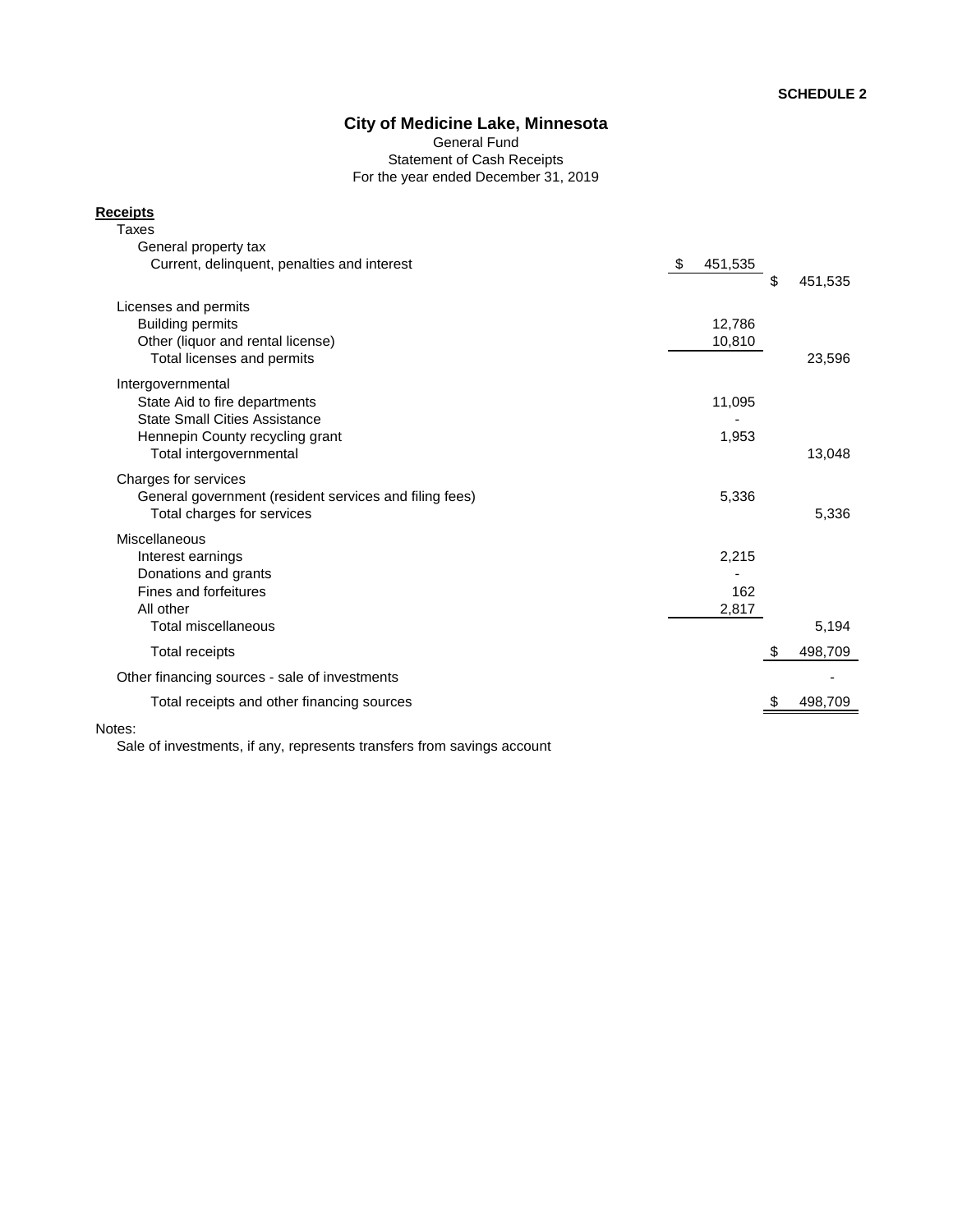Statement of Cash Disbursements For the year ended December 31, 2019 General Fund

| <b>Disbursements</b>                                                             |           |         |  |
|----------------------------------------------------------------------------------|-----------|---------|--|
| General government                                                               |           |         |  |
| Mayor and Council                                                                | \$<br>280 |         |  |
| Administration and finance                                                       | 11,262    |         |  |
| Advisory and engineering services                                                | 52,777    |         |  |
| Legal counsel                                                                    | 5,633     |         |  |
| City hall                                                                        | 11,090    |         |  |
| Assessor                                                                         | 8,800     |         |  |
| Elections                                                                        | 378       |         |  |
| Insurance                                                                        | 7,125     |         |  |
| General government capital outlay                                                |           |         |  |
| Other general government                                                         | 4,886     |         |  |
| Total general government                                                         | \$        | 102,231 |  |
| <b>Public Safety</b>                                                             |           |         |  |
| Police                                                                           | 15,635    |         |  |
| Fire - current expenditure                                                       | 73,068    |         |  |
| Fire - capital outlay                                                            | 9,079     |         |  |
| <b>Building inspector</b>                                                        | 20,920    |         |  |
| Total public safety                                                              |           | 118,702 |  |
| Streets & highways                                                               |           |         |  |
| Street maintenance                                                               | 6,998     |         |  |
| Snow removal                                                                     | 8,423     |         |  |
| <b>Street lighting</b>                                                           | 5,093     |         |  |
| Total streets & highways                                                         |           | 20,514  |  |
| Sanitation                                                                       |           |         |  |
| Garbage collection and disposal                                                  | 39,514    |         |  |
| Recycling                                                                        | 1,692     |         |  |
| Sewer system                                                                     | 17,863    |         |  |
| Sewer connection fees - Metro, Environmental Services<br><b>Total sanitation</b> | 30,303    | 89,372  |  |
| Parks, recreation and environment                                                |           |         |  |
| Parks - current expenditure                                                      | 19,425    |         |  |
| 75th Anniversary celebration                                                     | 6,042     |         |  |
| Total parks and recreation                                                       |           | 25,467  |  |
| <b>Total disbursements</b>                                                       |           | 356,286 |  |
| Other financing uses - transfers to maintenance reserve fund                     | 136,000   | 136,000 |  |
| Total disbursements and other financing uses                                     | S         | 492,286 |  |
|                                                                                  |           |         |  |

Notes: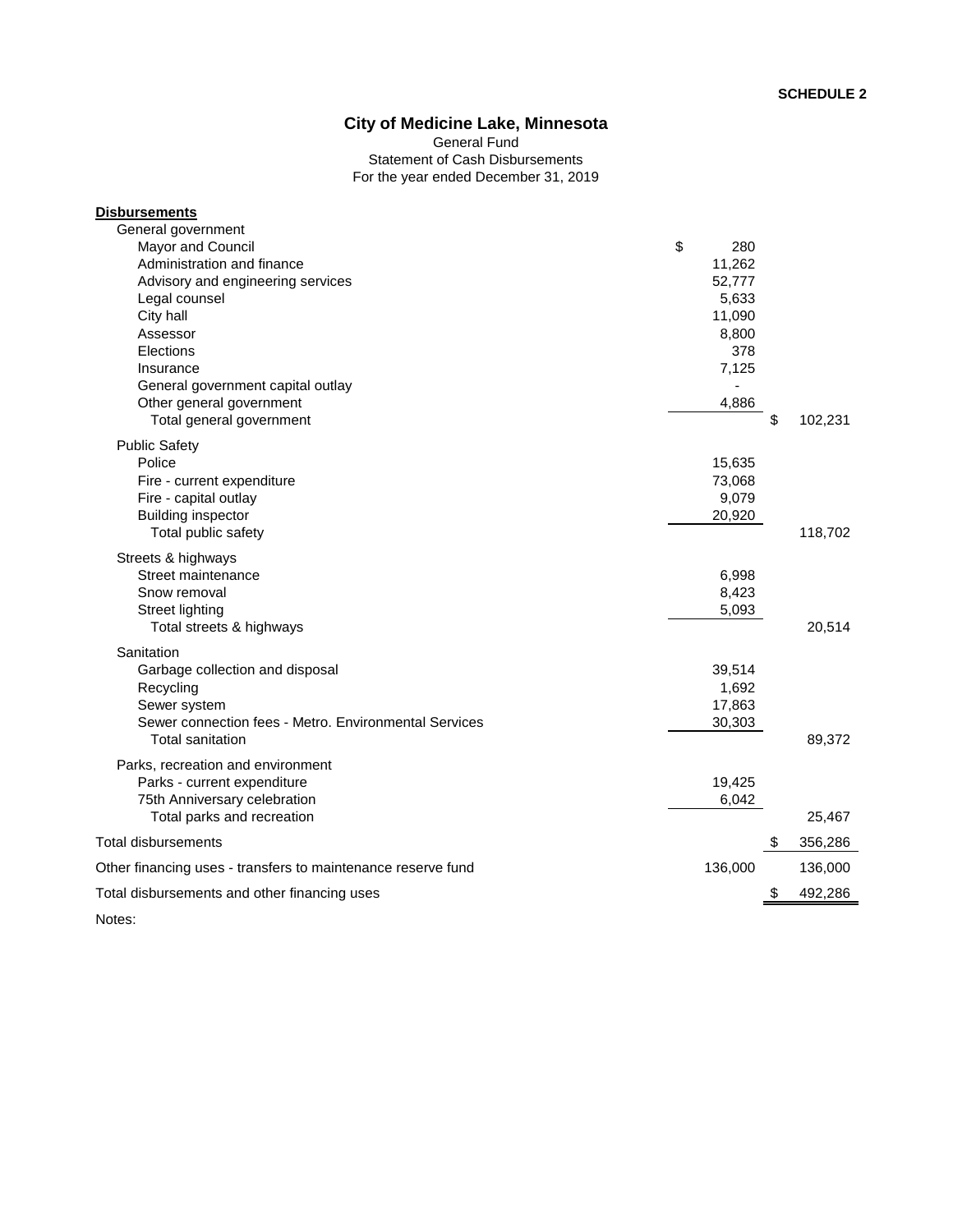Statements of Accounts Receivable and Accounts Payable As of December 31, 2019

| <b>Accounts Receivable:</b>                            | <b>Item and purpose</b>                                         |          | <b>Amount</b> |
|--------------------------------------------------------|-----------------------------------------------------------------|----------|---------------|
| Hennepin County Treasurer<br>Minnesota State Treasurer | Real estate taxes, final settlement 2019<br>Fines December 2019 | \$<br>\$ | 7,705<br>636  |
|                                                        |                                                                 |          | 8,341         |
| <b>Accounts Payable:</b>                               | <b>Item and purpose</b>                                         |          | Amount        |
| <b>CenterPoint Energy</b>                              | <b>Utilities</b>                                                | \$       | 417           |
| <b>Chestnut Cambronne PA</b>                           | Legal advisory services                                         |          | 55            |
| Emergency Apparatus Maintenance, Inc.                  | Fire department vehicle maintenance                             |          | 3,036         |
| Henn. Co. Info. Tech Dept.                             | Radio services                                                  |          | 627           |
| <b>Hennepin County Sheriff</b>                         | Patrol services                                                 |          | 3,928         |
| Hoisington                                             | <b>Planning services</b>                                        |          | 3,180         |
| <b>Holiday Companies</b>                               | Fuel                                                            |          | 363           |
| Craig Kile                                             | Clerical suppplies                                              |          | 55            |
| K.L.A.R.S. Inc.                                        | Street maintenance                                              |          | 1,439         |
| Minnesota Zappa                                        | <b>Training courses</b>                                         |          | 252           |
| MN Dept. Of Labor and Industry                         | MN surcharge report 2019 Q4                                     |          | 256           |
| Northern States Power Company                          | Utilities                                                       |          | 1,141         |
| Wiegner, Maureen                                       | 75th Anniversary expenses                                       |          | 895           |
|                                                        |                                                                 |          | 15,645        |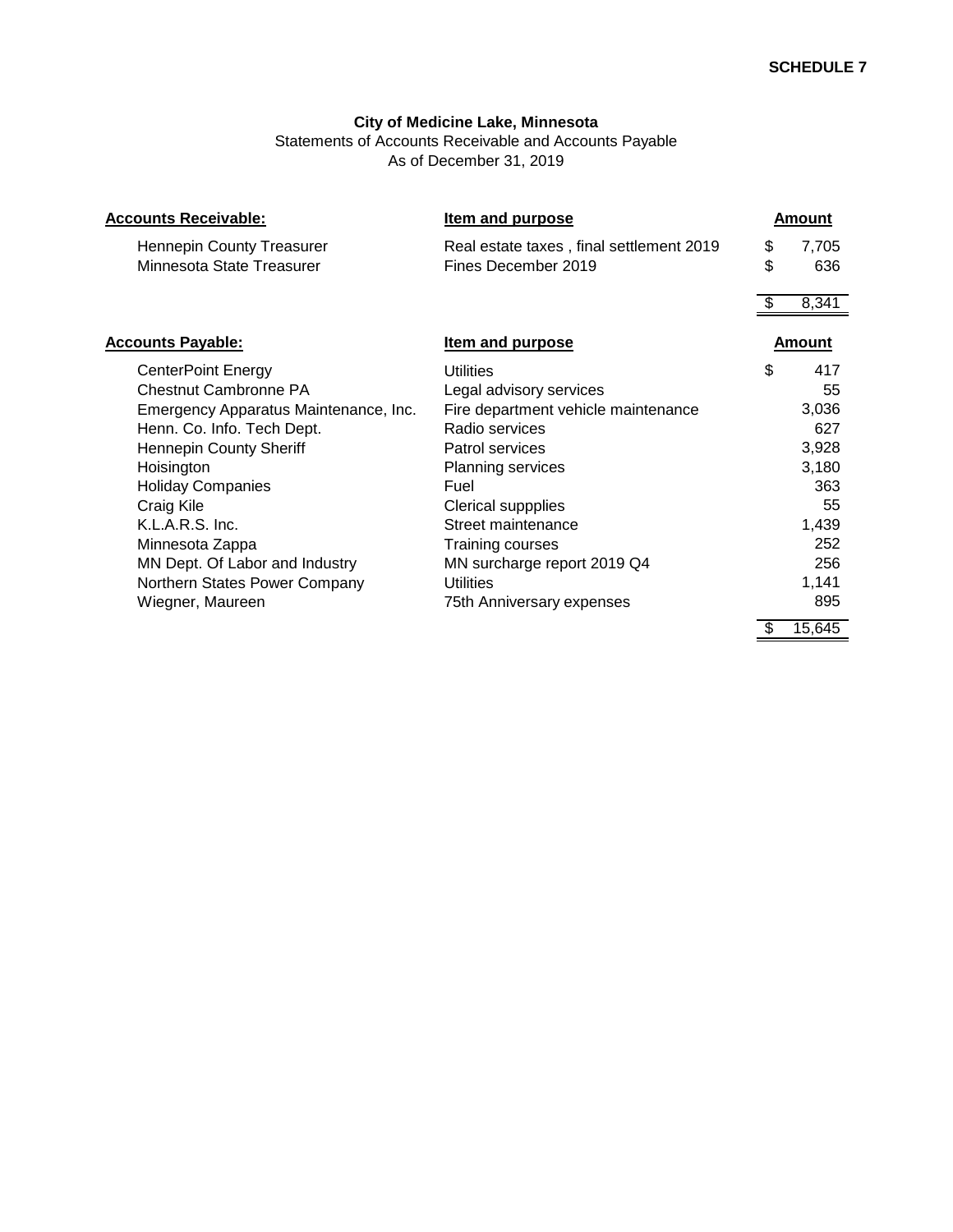Statement of Investment Activity - General Fund For the year ended December 31, 2019

| Investments balance January 1, 2019<br>Money market<br>Other |                                | 108,952<br>\$ |           |
|--------------------------------------------------------------|--------------------------------|---------------|-----------|
| Total investments, beginning                                 |                                |               | \$108,952 |
| Purchase of investments                                      |                                |               |           |
| Money market                                                 | Interest earned                | 2,146         |           |
| Money market                                                 | Transfer from checking account |               |           |
| Total purchases of investments                               |                                |               | 2,146     |
| Sale of investments                                          |                                |               |           |
| Money market                                                 | Transfer to checking           |               |           |
| Total sales of investments                                   |                                |               |           |
| Investments balance December 31, 2019                        |                                |               |           |
| Money market                                                 |                                | 111,098       |           |
| Other                                                        |                                |               |           |
| Total investments, ending                                    |                                |               | \$111,098 |
|                                                              |                                |               |           |

### Notes:

All investments are a component of the general fund